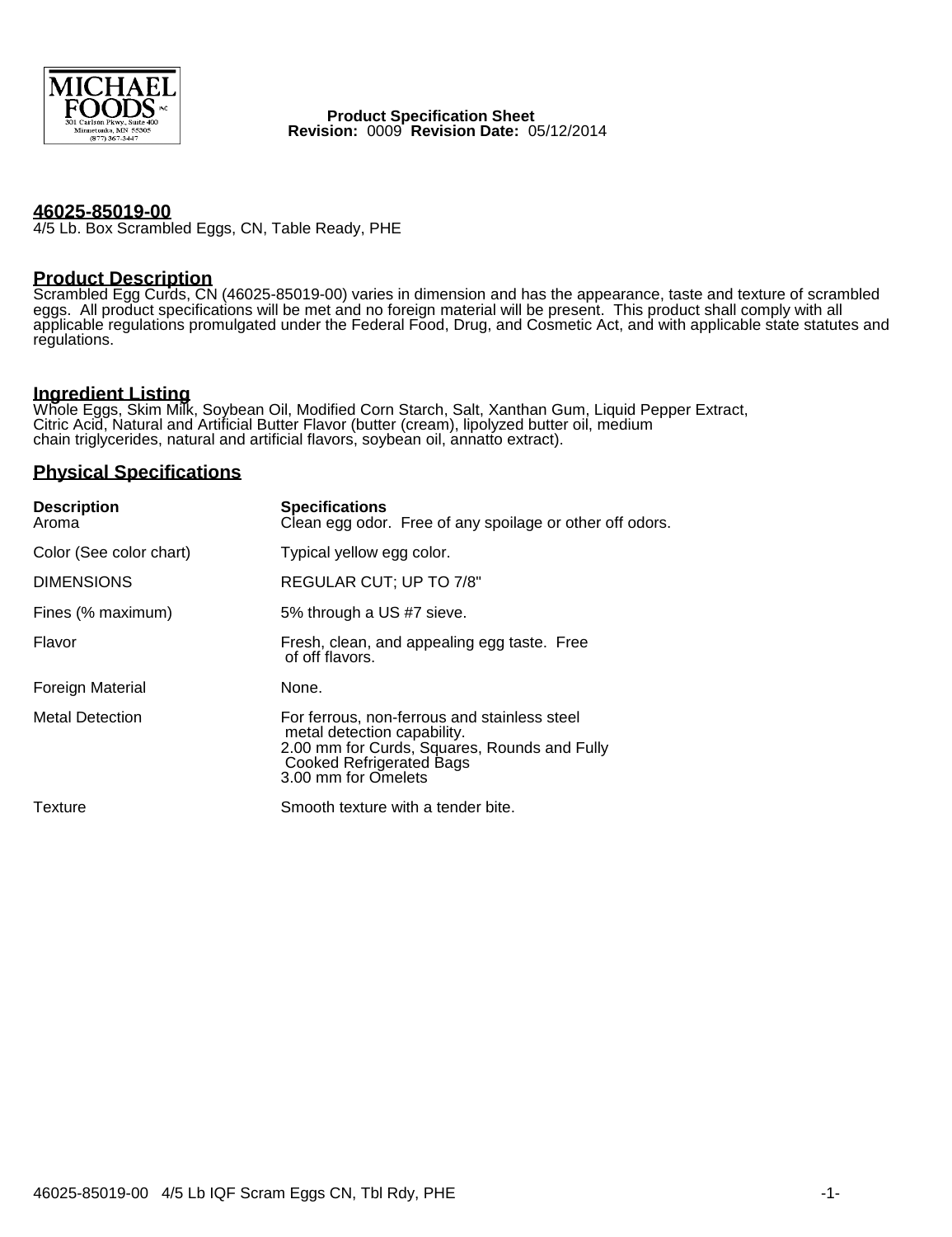# **Microbiological Specifications**

| <b>Description</b><br>Salmonella | <b>Specifications</b><br>Negative/100 g |
|----------------------------------|-----------------------------------------|
| <b>SPC</b>                       | $<$ 10,000 cfu/g                        |
| L. monocytogenes                 | Negative/50 g                           |
| E. coli                          | $<$ 10 cfu/g                            |
| Coliforms                        | $<$ 10 cfu/g                            |
| Coagulase (+) Staph              | <10 cfu/g                               |

## **Packaging Requirements General Information**

**Plant Specific**

| <b>Description</b>                         | <b>Specifications</b>      |
|--------------------------------------------|----------------------------|
| Case Dimension                             | 15.375" x 13.375" x 7.250" |
| <b>Product Count per Case</b>              |                            |
| Case/Cubic Feet                            | 0.860                      |
| Cases/Pallet                               | 81                         |
| Cases/Layer                                | 9                          |
| Gross Product Case Weight/Lbs (w/o pallet) | 21.090                     |
| Net Product Weight/Lbs                     | 20                         |
| Gross Product Case Weight/Lbs (w/pallet)   | 21.769                     |

| <b>Description</b>                     | Value               | <b>Description</b> | Value |
|----------------------------------------|---------------------|--------------------|-------|
| <b>MGW - Wakefield</b>                 |                     |                    |       |
| Box, FP29,#33 Diced                    | 600332              |                    |       |
| box dimension                          | 15.375x13.375x7.250 |                    |       |
| Tape, Machine, Clear, 2"               | 600003              |                    |       |
| Film, White Plain, Diced, WinPak       | 608105              |                    |       |
| Label, Table Ready, Blank 4 x 10 (750) | 610207              |                    |       |
| Label, Printed In-house 4" x 6" (1000) | 600421              |                    |       |
|                                        |                     |                    |       |

See Pallet Layout Report for pallet configuration.